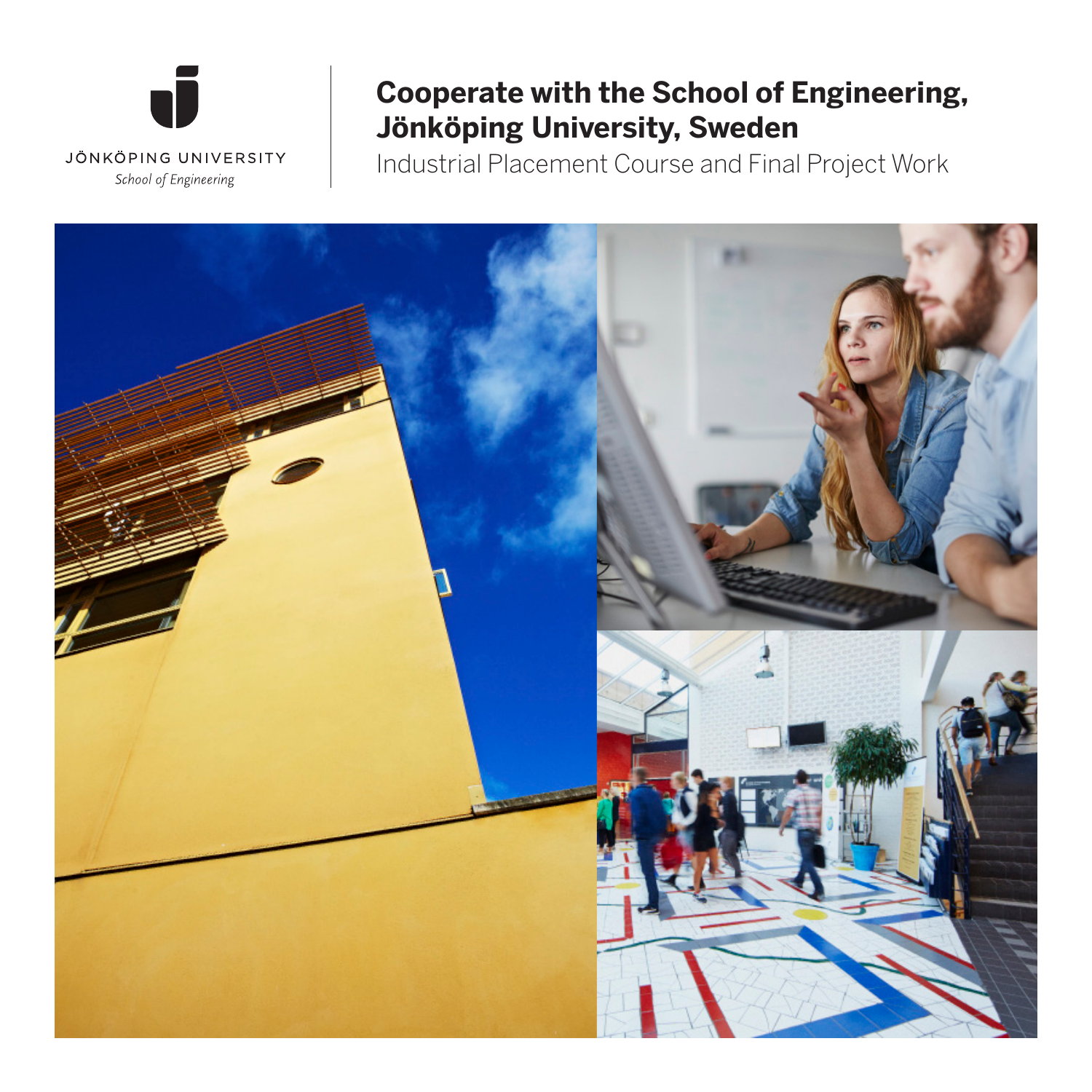## **Cooperate with our students**

*Collaboration with our students can be a way to develop your company or organization, while the students get the opportunity to practice their skills. Students can bring fresh ideas to your business and you get the chance to market yourself as a potential employer for them.*

In this brochure you will find more information about the Industrial Placement Course and the Final Project Work – two mandatory courses all our Bachelor and Master students must pass before gaining their degrees.

The Industrial Placement Course and the Final Project serve as a clear link between theory and practice. This means the students are better prepared for their future working life. Students and companies have the opportunity to get to know each other before possible employment and take part in an important exchange of knowledge.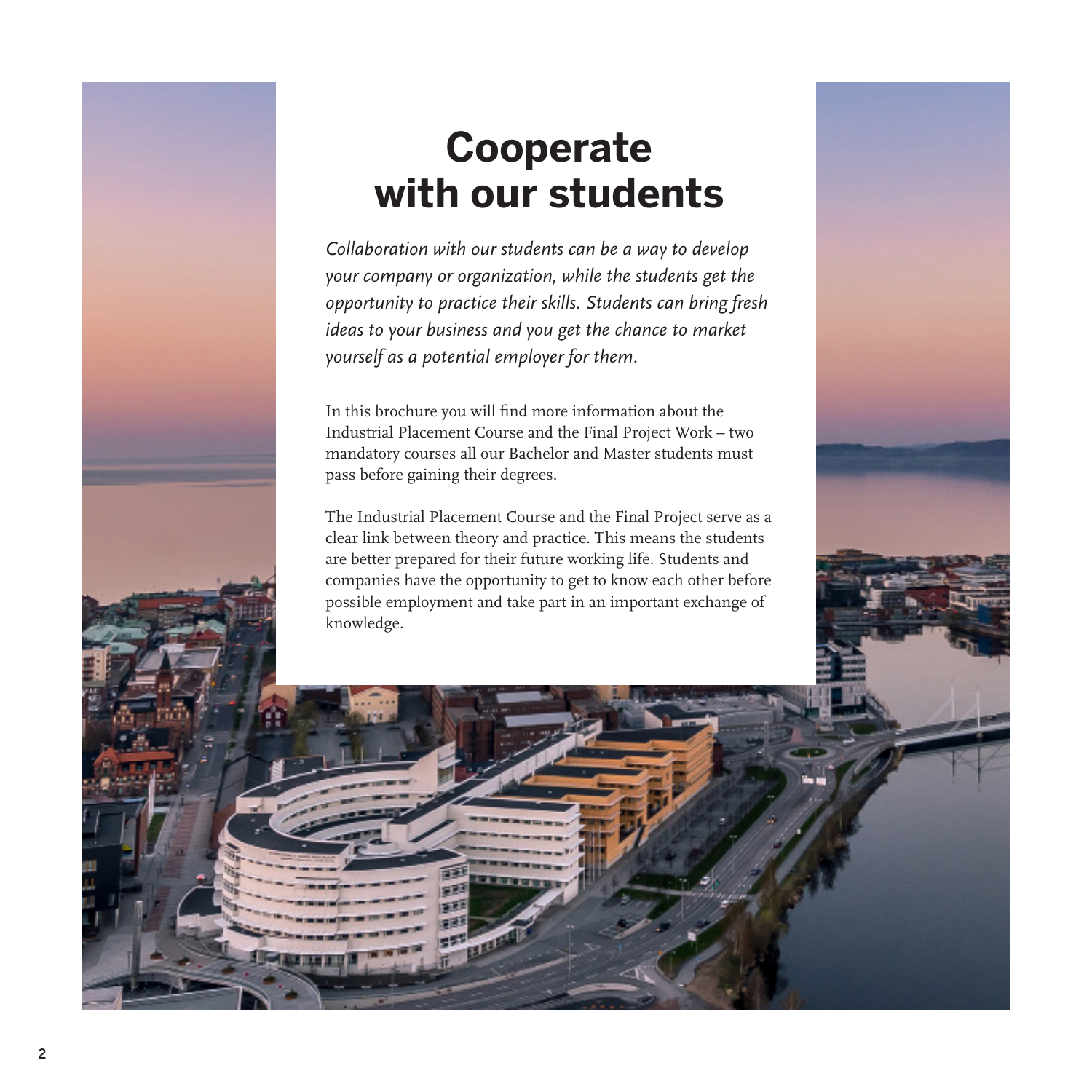

#### **JÖNKÖPING UNIVERSITY**

Jönköping University has around 10,000 students, of which 2,000 are international students. The university is one of the top universities in international student exchange and among the best in Sweden in terms of attracting international students. The campus has a truly international and academic environment with students and staff from all parts of the world. Both within education and research, Jönköping University has a close cooperation with business and society.

#### **SCHOOL OF ENGINEERING**

The School of Engineering is one of four schools that are part of Jönköping University. It is our vision to be leaders in Europe in developing and spreading new technology and knowledge that reinforce international competitiveness. Education and research are carried out in the following areas:

- Construction Engineering
- Lighting Science
- Computer Engineering
- Informatics
- Industrial Engineering and Management
- Production Systems
- Product Development
- Mechanical Engineering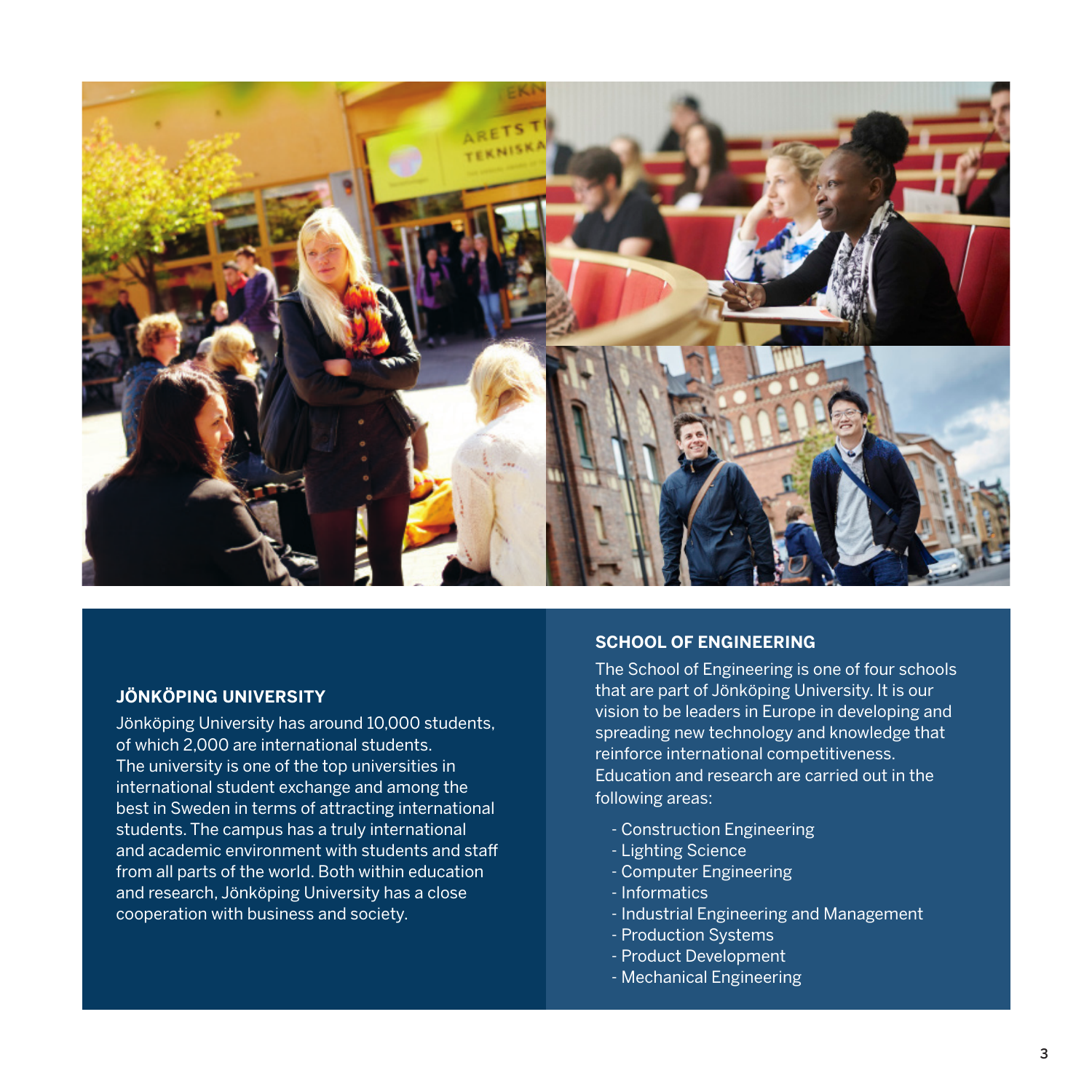## **Industrial Placement Course**

#### **WHAT IS THE INDUSTRIAL PLACEMENT COURSE (IPC)?**

The student, the host company and the university will work out a suitable assignment together, based on the business's needs and opportunities, and reflecting on the student's skills and experience. The assignment is then discussed and approved.

#### Nature of IPC work

Students should work within their disciplines. Companies can set assignements of different forms:

- Take part in and contribute knowledge to an ongoing project.
- Conduct a study of an ongoing production process.
- Try different kinds of practical work that are relevant to the student's education.
- Participate in professional development with the company based on the student's previous courses and experiences.

#### **THE HOST COMPANY'S PART**

In order for the Industrial Placement Course to be carried out in the best way possible, the host company should:

- provide a workplace.
- offer a few weeks of relevant, stimulating and rewarding tasks.
- give the necessary introduction and information about safety and working conditions, etc.
- appoint a supervisor to support the student during the intern ship period. The supervisor should be able to maintain regular contact and should also be well versed in the tasks that the student is expected to perform.

#### **THE STUDENT'S PART**

The student's part of the agreement is mainly to:

- Carry out the assignments agreed, and do so by taking an ambitious approach.
- Currently write reflective logbook entries during the Industrial Placement Course
- When the Industrial Placement Course is over, write a report and participate in a seminar which will be evaluated and approved by an examiner.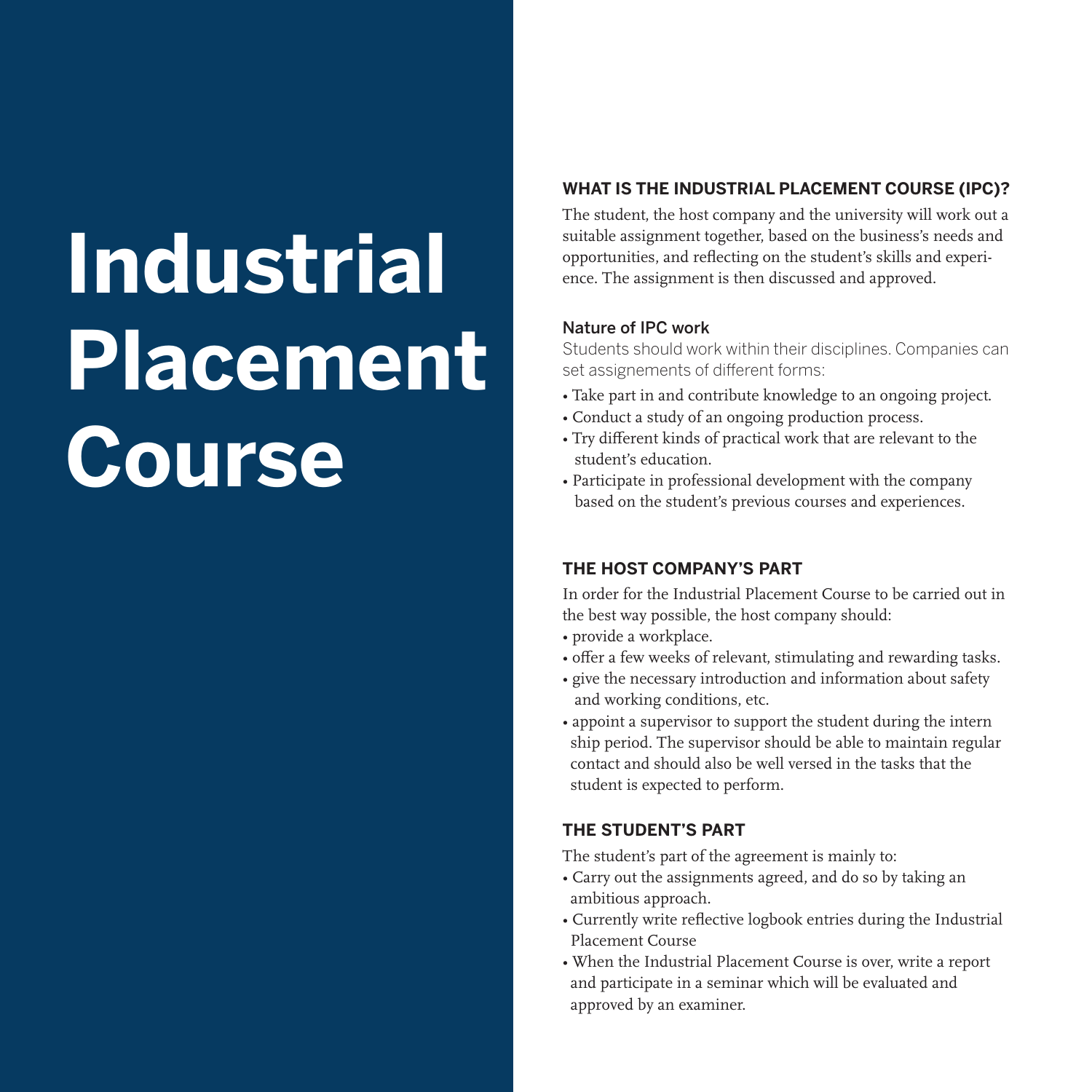### Opportunities to cooperate with our students

### IPC INTERNSHIP SUMMER JOB FINAL PROJECT WORK PROJECT/ SUMMER JOB IPC INTERNSHIP Year 2 7 - 16 weeks (280 hours) 5 weeks (200 hours) Year 3 Year 4 Year 5 Employable Engineer BACHELOR **MASTER** Employable Engineer

with a bachelor's degree

#### **IPC BACHELOR**

Students at one of the International Campuses of the School of Engineering do 280 hours of internship at a company during a period of 8-16 weeks, starting on 1 February (full time or half time internship, combined with academic studies at a partner university). Students who are not studying at an International Campus do this internship full time 280 hours over 7 weeks. In some cases, the internship may take place during the summer break. After completing the IPC, the student will be familiar with the company as well as the tasks and ready for a summer job.

#### **SUMMER JOB**

After completing a summer job, the student will have been in the company for some months and may then have done a pilot study for their bachelor degree project. Summer jobs are not compulsory for the student's degree, but a good way for the company and students to collaborate.

#### **FINAL PROJECT WORK, BACHELOR'S**

This is done during the spring semester of year 3, starting in January (part time degree project 50% at a company and part time academic studies 50% at the university). After completing the degree project, the student will be an employable engineer with a bachelor degree.

#### **PROJECT/SUMMER JOB**

If the student chooses to pursue a master's programme, your company has the chance to benefit from an IPC Master's exchange, but this will not be until a year later. If the cooperation between the company and the student is successful, year 4 can be used to offer the students extra work, student projects and a future summer job combined with the IPC Master.

with a master degree

#### **IPC MASTER'S**

Students do 200 hours of internship at a company during a period of 5 weeks, starting 1 August (full time internship 100%). This could involve a project at advanced level since that is the level at which the student will now be studying. This is also an appropriate time to plan the spring semester's major master degree project.

#### **FINAL PROJECT, MASTER'S**

This takes up the entire spring semester and produces a student who is an employable engineer with a master's degree ready to carry out tasks at advanced level.

## FINAL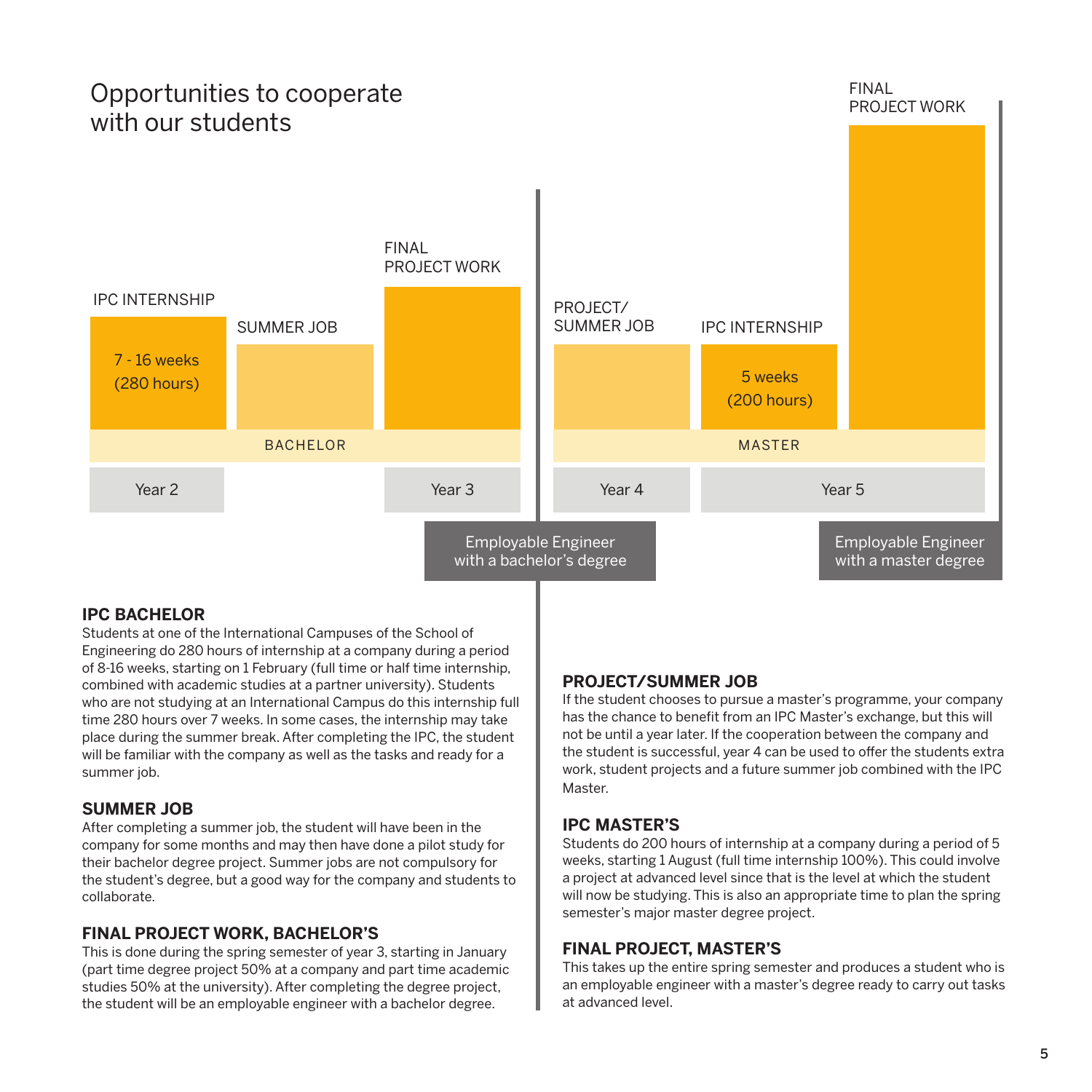# **Final Project**

#### **WHAT IS A FINAL PROJECT?**

The Final Project is a way to tie together the courses, theories, knowledge, and laboratory work the student has received during their education, and to use these in reality-based problems or projects in cooperation with a company.

The project can be done individually or together with a fellow student. The scope of the thesis depends on whether the student is studying at the bachelor's or master's level.

## Process for Final Project

appointed and approve the selected appointed and approve the selected<br>topic.

Examiner and supervisor are

Examiner and supervisor are

Supervisor contacts the company. Supervisor contacts the company. of our international campuses) of our international campuses)

Course start for the thesis. (1 February for students at one

Course start for the thesis.

(1 February for students at one

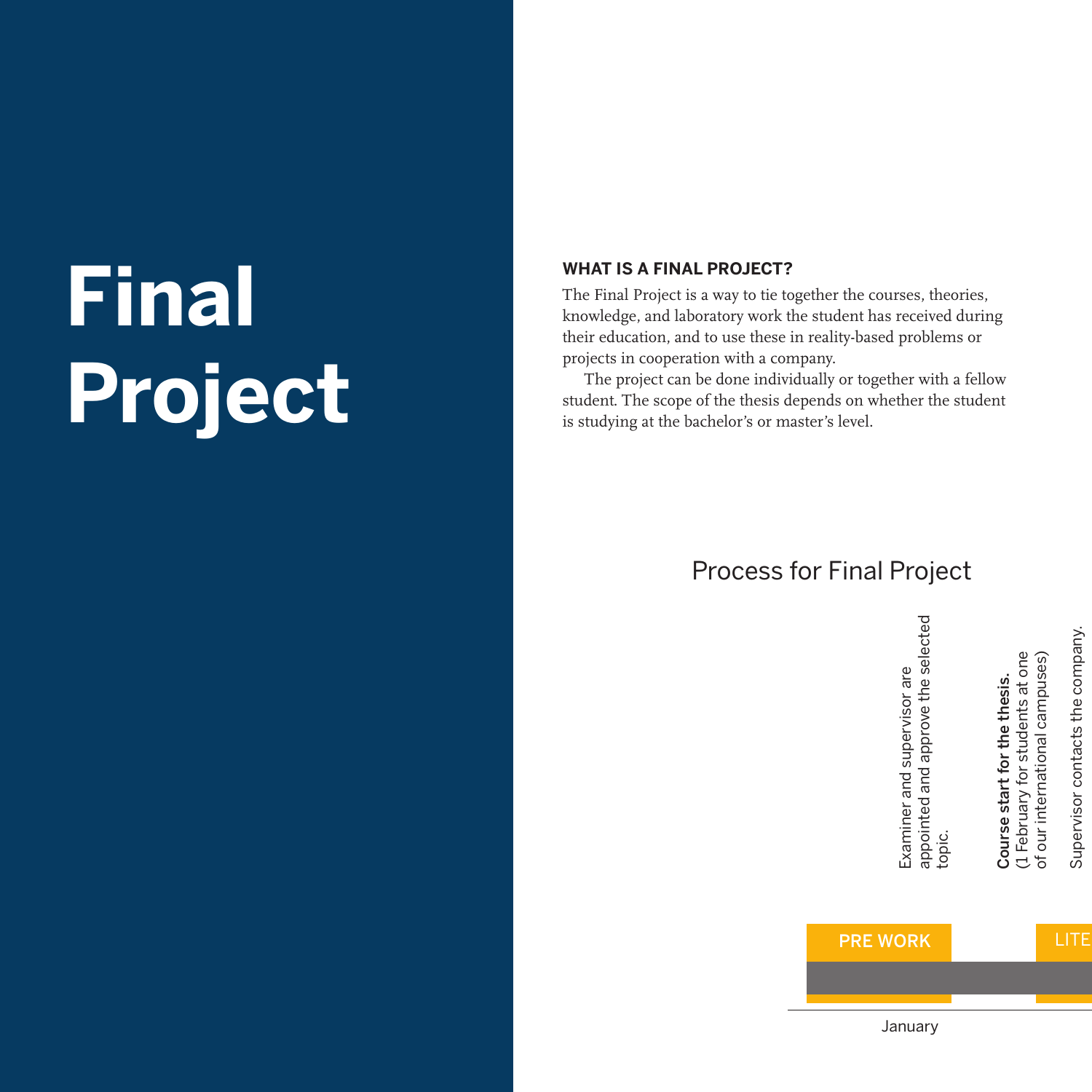#### **THE HOST COMPANY'S PART**

For a thesis to be implemented in a relevant way the company needs to:

- Provide an appropriate project.
- Provide the necessary introduction and information regarding the company and the project.
- Appoint a supervisor to support the student during the thesis. The company supervisor should be able to maintain regular contact and should also be well versed in the tasks that the student is expected to perform.

#### **THE STUDENT'S PART**

The student's part of the agreement is mainly to:

- Independently establish contact with a host company.
- Come up with ideas for a thesis.
- Write the thesis and participate in a seminar which will be evaluated and approved by an examiner.
- Present the results to the company.

#### **SCHOOL OF ENGINEERING'S PART**

- Appoint a supervisor and examiner at the university.
- Approve the final report.